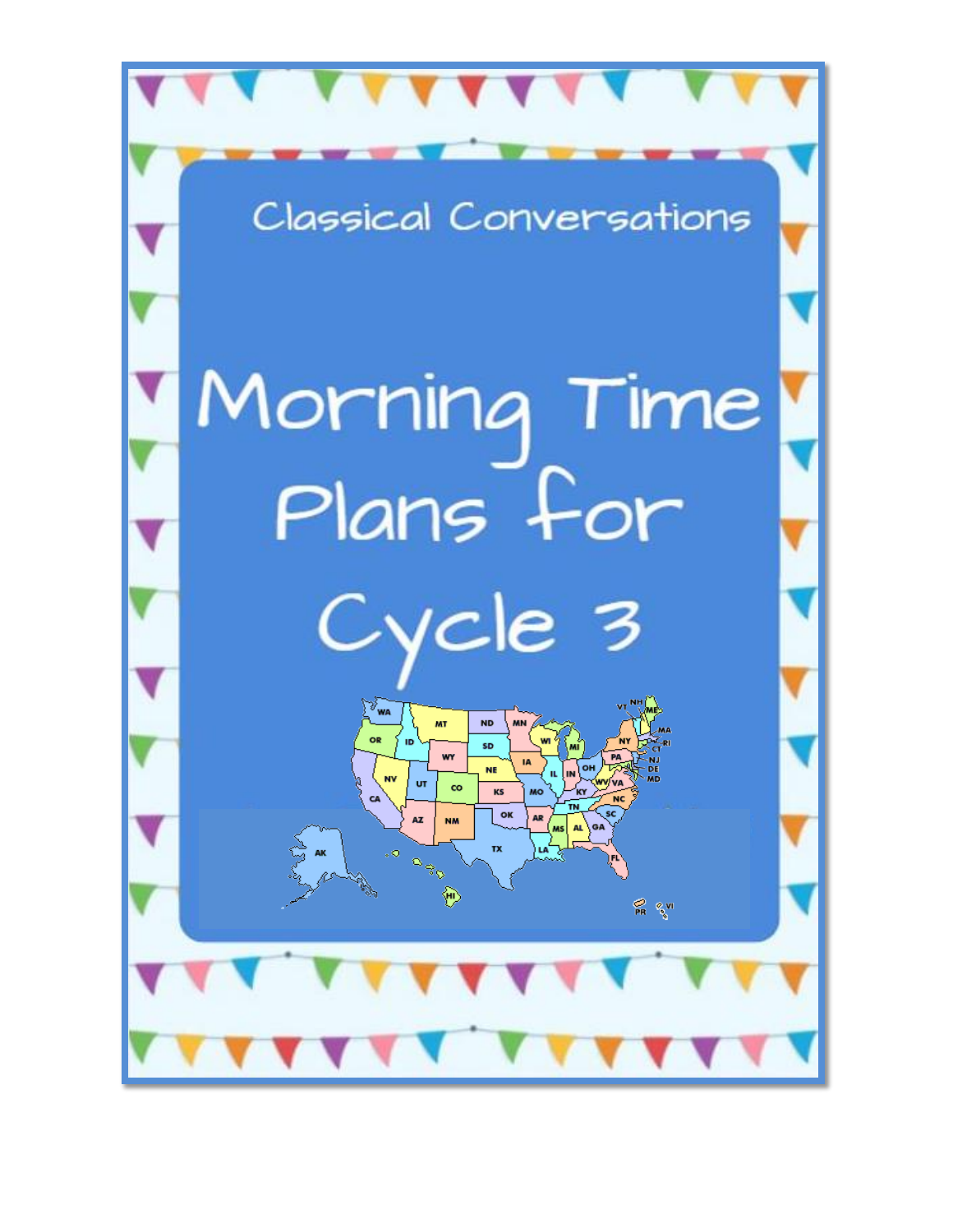#### **Morning Time Binder Planning Ideas**

This document was created to help you set up a Morning Time basket and binder to use with Classical Conversations. If Morning Time is a new concept for you, I recommend you start by reading the article found at this link: <https://edsnapshots.com/morning-time-and-how-it-can-change-your-homeschool/> . Our family has been using a version of Morning Time for many years now and I have complied the resources in an eBook to help you have a peaceful and successful homeschool year of discipleship with your children. I have created Morning Time plans to go along with Cycle 3 which can be purchased at:

#### [www.QuietTimesForKids.com/store](http://www.quiettimesforkids.com/store)

You do not have to purchase those plans in order to set up a Morning Time basket and binder but they sure will be helpful! The documents I refer to are all contained in that eBook but you could sure use the same concept and create your own custom plan. Let me begin by showing you pictures of my morning basket and binder then I will offer some explanations. Here is what my Morning Time corner looks like:



Notice I have my binder, a basket full of the current books we are reading and our game supplies (dice, cards, etc), a CD player to listen to Diana Waring, Mystery of History, or Story of the World, and another book basket with our related library books they can read on their own.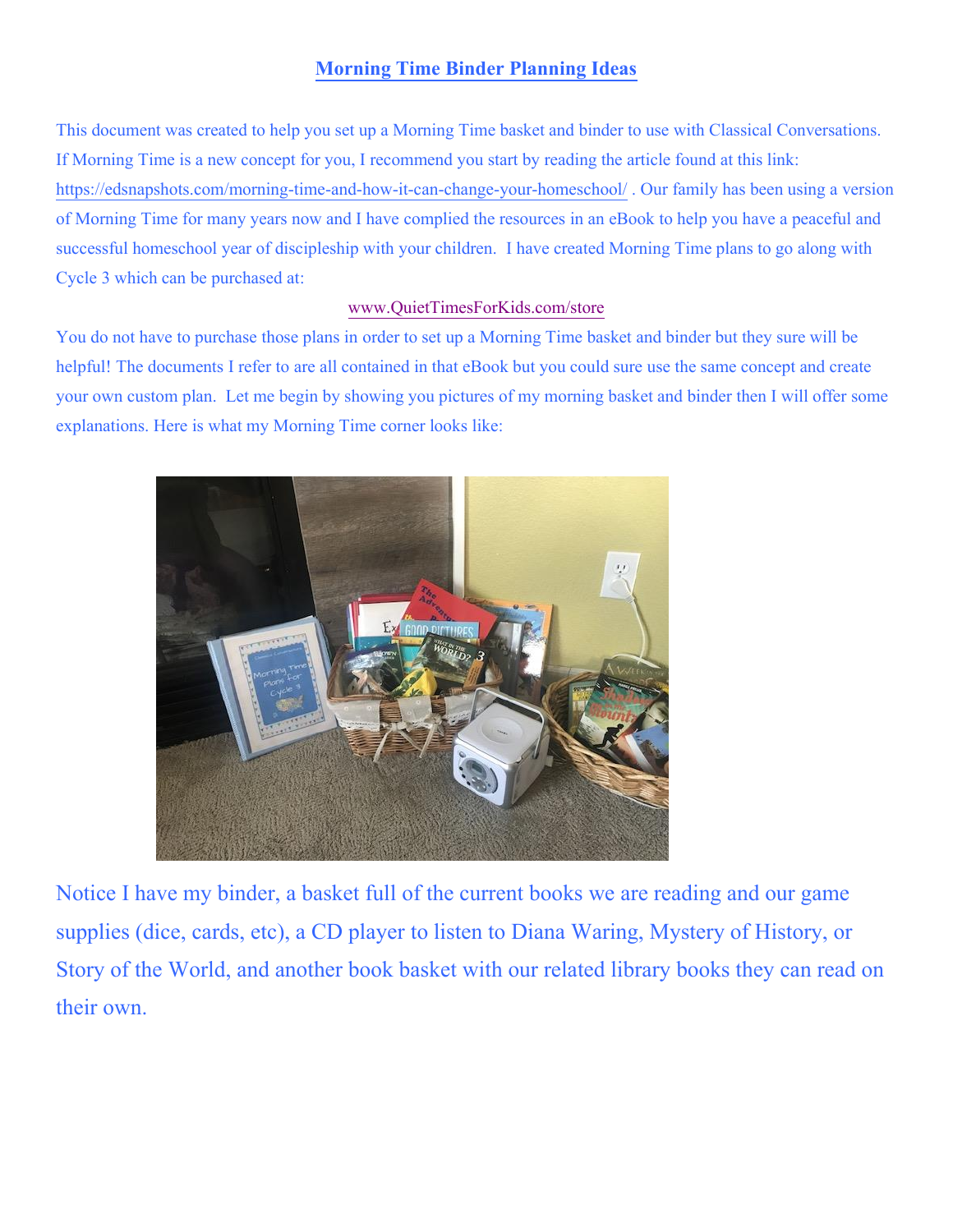

Here is another picture with the stuff spread out so you can see it better.

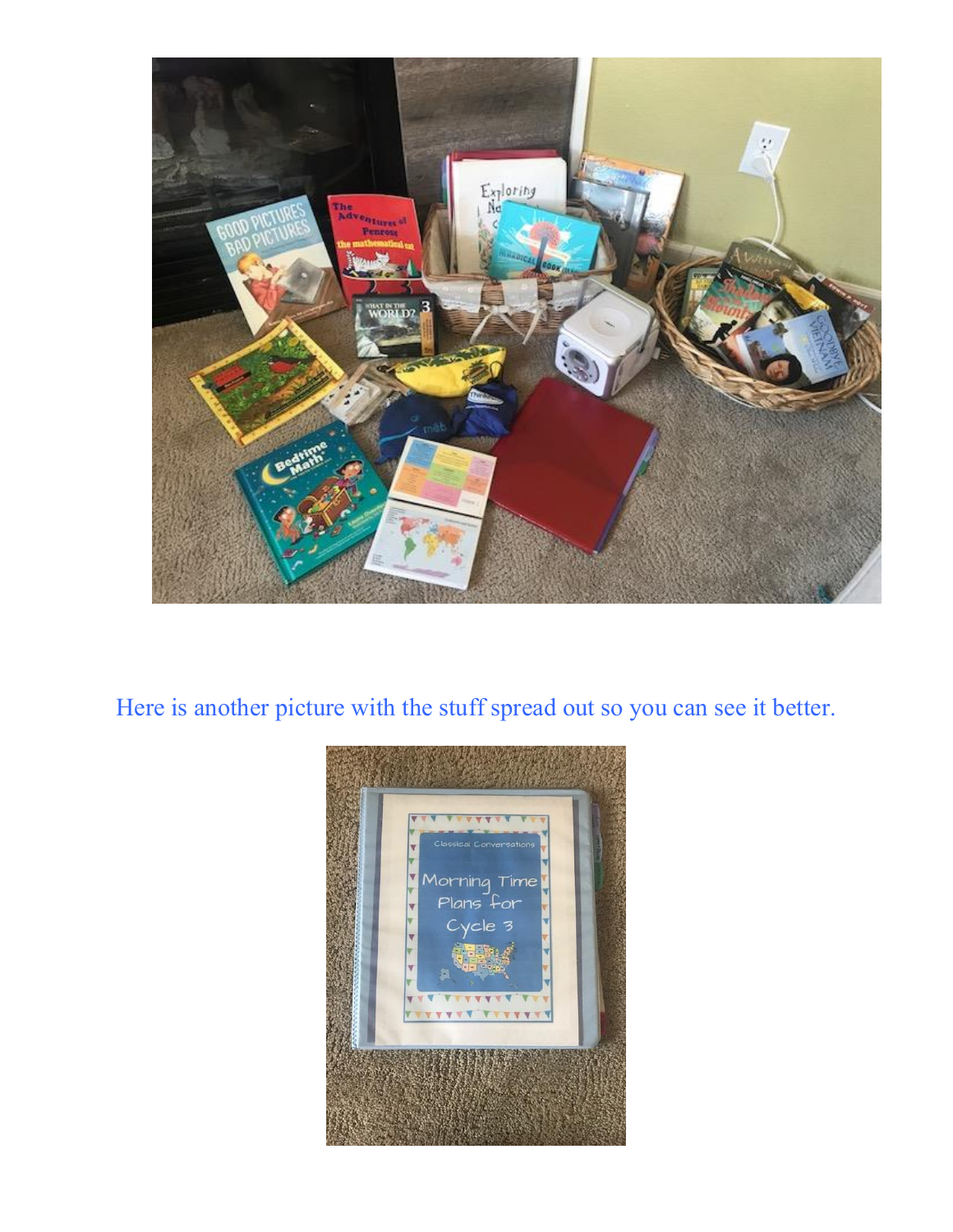## The Binder...



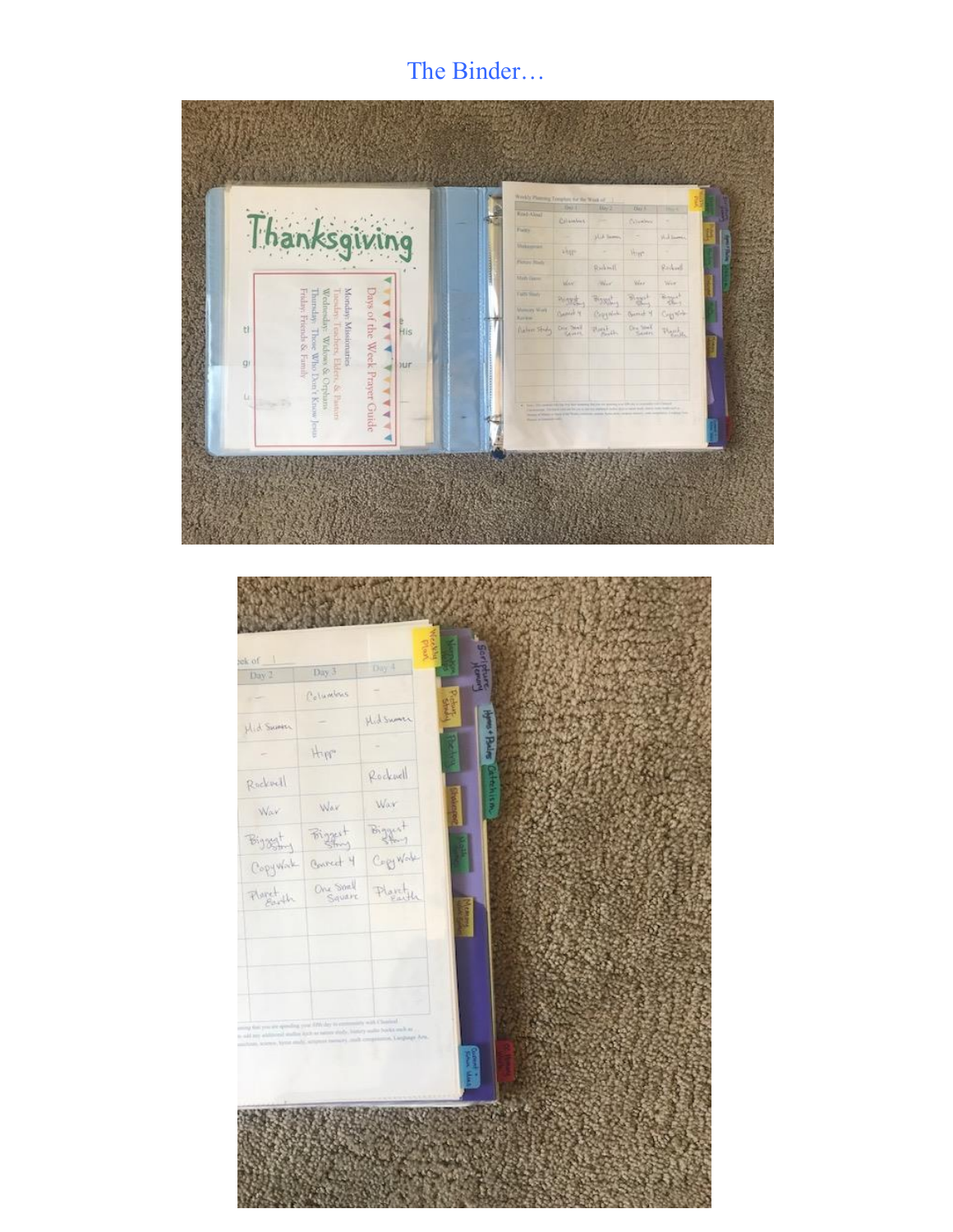### Binder Tab Explanations:

Inside front cover – this section contains our A.C.T.S. prayer cards and our weekly prayer plan. Behind these are 5 blank white pieces of paper I laminated to use as white boards for my kids to use during our math games portion.

- 1. Weekly Plan Here I keep our weekly plan and on the other side is the 3-weeks at a glance charts from [My Morning Time Plans for Cycle 3](http://www.quiettimesforkids.com/store)
- 2. Narration Helps we do narrations after our history read-alounds, poetry, Shakespeare, picture studies, and even math! This section contains helps to get the conversation going and give ideas for questions. Notice I included these on the last page of this file.
- 3. Picture Study this contains the 'Picture study questions to ask' from the morning time plans and copies of the prints we are studying.
- 4. Poetry this contains the 10 poems we will study and memorize this year.
- 5. Shakespeare this contains the quotes from the 4 Shakespeare plays we will study this year and my 5 step plan to digging into Shakespeare.
- 6. Math Games this contains ideas for card and dice math games as we always try to do 10 minutes of lath games each morning.
- 7. Memory Work Games this contains the memory work games I use with my kids to review CC grammar work each morning.
- 8. Scripture Memory these are all the scriptures we memorized as a family so that we can review them two times each week.
- 9. Hymns & Psalms here are 3 hymns and 3 psalms we are learning to sing together. We sing one each morning.
- 10. Catechism These are our catechism questions we review two times a week. We use this one - [http://www.reformed.org/documents/child\\_cat.html](http://www.reformed.org/documents/child_cat.html)
- 11. Bottom most tab Current & Future Ideas I am always reading and listening to great podcasts on Morning Time (like Your Morning Basket!) so I have loads of new ideas brewing. I keep those in this section.